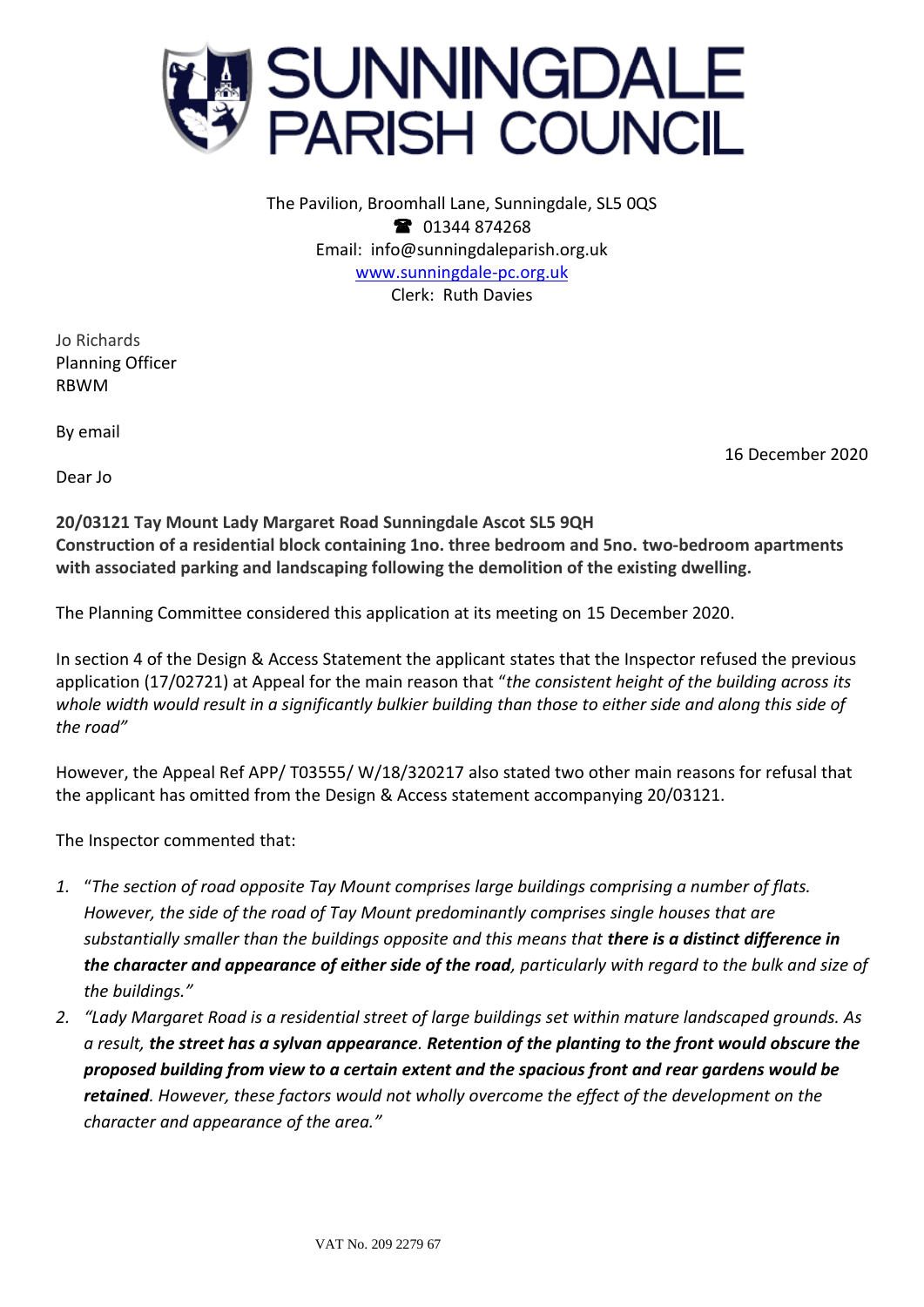We acknowledge that this application has a reduced footprint and less bulk than the refused scheme (17/02721). However, there remain a number of planning issues associated with the two other reasons for refusal as stated by the Inspector.

## **1. Character and Appearance (Policies DG1 and H11, NP/DG1.2 and NP/DG3.1)**

The north-west side of Lady Margaret Road has a Townscape Assessment of 'Leafy Residential Suburb' defined as… *"low density residential suburbs comprising large, detached houses in spacious irregular well treed plots, typically dating from the early 20th Century to the present day. The type is defined by large properties set well back from the road, behind dense/high ornamental hedges with gravel drives and gates. These suburbs are neat, manicured, and managed, with a private character including private roads and gated communities. Some distinctive building styles are evident including early 20th Century 'Arts and Crafts' architecture, although larger, more modern properties are also present".*

As a result, the side of the road where Tay Mount is situated has a sylvan appearance which is entirely different to the opposite side of Lady Margaret Road, abutting the A30 London road which comprises primarily of large buildings, many of which are blocks of flats. There is a distinct difference in the character and appearance of the two sides of this road, particularly regarding the bulk and size of the buildings.

Whilst this application has less bulk and less width than the previous scheme, it is still a block of six flats and would be the only building on this side of Lady Margaret road that was not a single household dwelling.

## 2. **Retaining the sylvan nature of this side of Lady Margaret Road**

The current application proposes the removal of a number of important trees and section of hedgerow that we believe will negatively impact the sylvan appearance of this side of Lady Margaret Road.

The Arboricultural Impact Assessment refers (section 3.5) to the removal of four trees and a section of the front hedgerow:

- **T3 Acer platanoides (Norway Maple)**, 13 metres high situated on the boundary between Willowbrook House and Tay Mount
- **G2 Acer platanoides (Norway Maple)**. This refers to 2 trees that are omitted from the Tree Report (ACD Environmental Ref: PR123037, Appendix 2) and are positioned on the front boundary abutting Willowbrook House
- **T11 Acer platanoides (Norway Maple)**, 10 metres high on the boundary between Tay Mount and Boundary House
- **H16 Lawson Cypress (Chamaecyparis lawsoniana)** This is a 2.6m section of the front hedgerow to be removed as an access point believed to be for the basement parking ramp.

Additionally:

• **T14, Norway Maple,** 14 metres high between Boundary House and Tay Mount close to the front boundary will remain but be subject to significant pruning.

# **On the previous application (17/02721) neither T3, T11 or G2 were proposed for removal.**

(Arboricultural Impact Assessment, section 3.5)